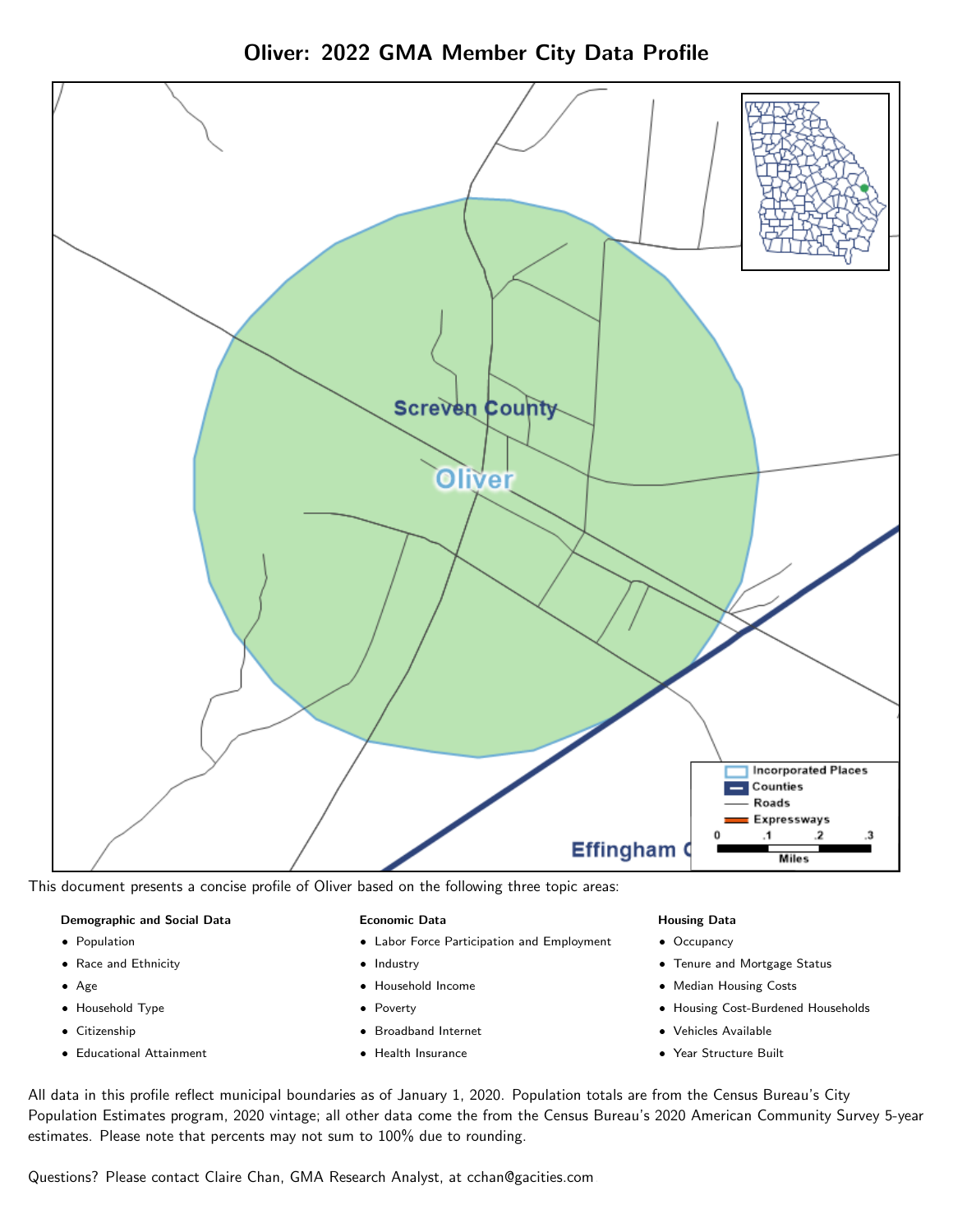# Oliver: Demographic and Social





## **Citizenship**

| Native Born<br>100% |  |
|---------------------|--|

Source: American Community Survey, 2020 5-year estimates, table B05002 Source: American Community Survey, 2020 5-year estimates, table B15002





Source: U.S. Census Bureau, City Population Estimates, 2020 vintage Source: American Community Survey, 2020 5-year estimates, table B03002

## Household Type



Source: American Community Survey, 2020 5-year estimates, table B01001 Source: American Community Survey, 2020 5-year estimates, table B11001

### Educational Attainment



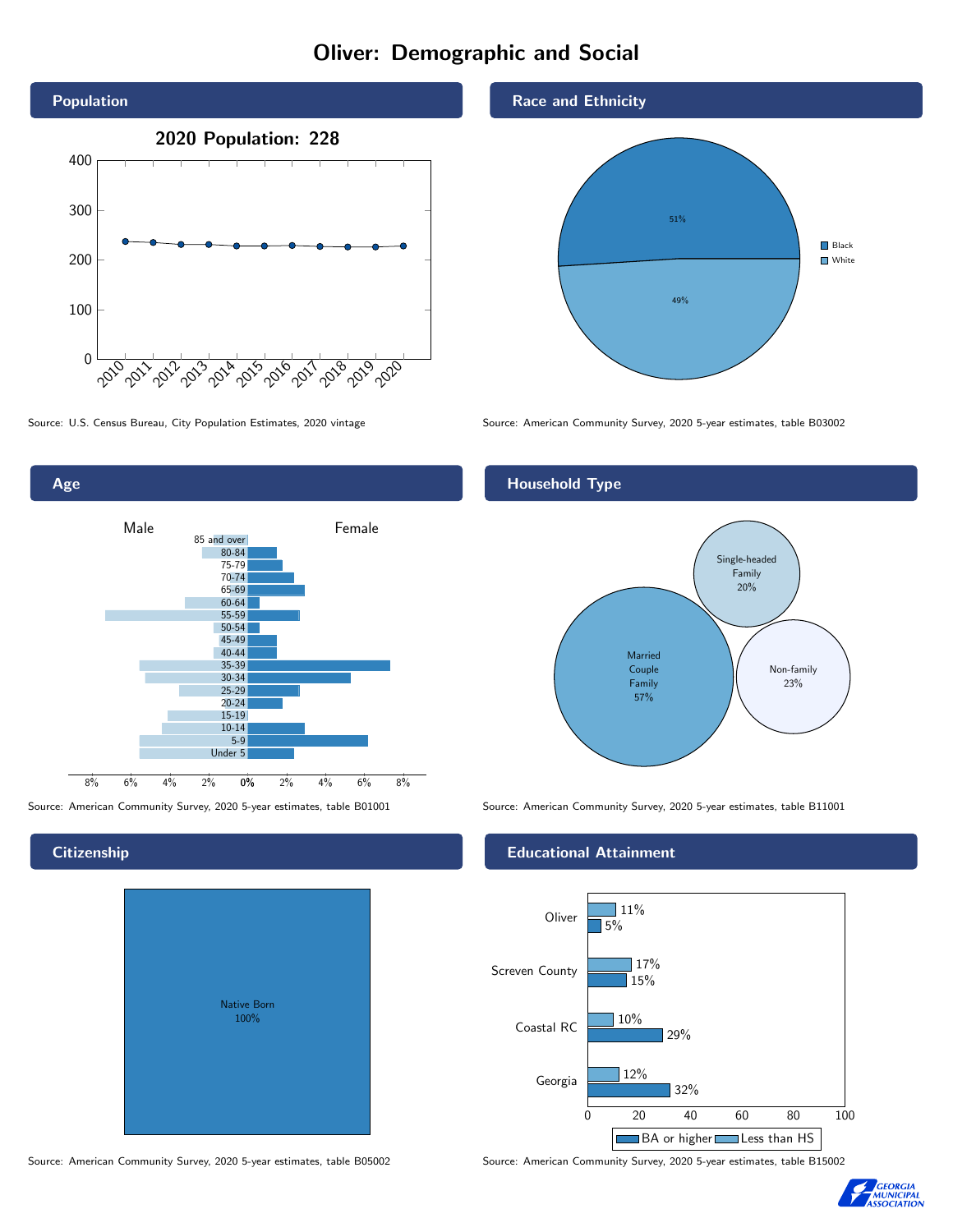# Oliver: Economic







Source: American Community Survey, 2020 5-year estimates, table B23001 Note: Unemployment rate is based upon the civilian labor force.



| Agriculture, forestry, fishing and hunting, and mining      |  |
|-------------------------------------------------------------|--|
| Construction                                                |  |
| Manufacturing                                               |  |
| <b>Wholesale Trade</b>                                      |  |
| Retail Trade                                                |  |
| Transportation and warehousing, and utilities               |  |
| Information                                                 |  |
| Finance and insurance, real estate, rental, leasing         |  |
| Professional, scientific, mgt, administrative, waste mgt    |  |
| Educational services, and health care and social assistance |  |
| Arts, entertainment, recreation, accommodation, food        |  |
| service                                                     |  |
| Other services, except public administration                |  |
| Public administration                                       |  |

Source: American Community Survey, 2020 5-year estimates, table C24030





Poverty



Source: American Community Survey, 2020 5-year estimates, tables B19013 and B19025 Source: American Community Survey, 2020 5-year estimates, table B17010

## **Health Insurance**



Source: American Community Survey, 2020 5-year estimates, table B28002 Source: American Community Survey, 2020 5-year estimates, table B18135